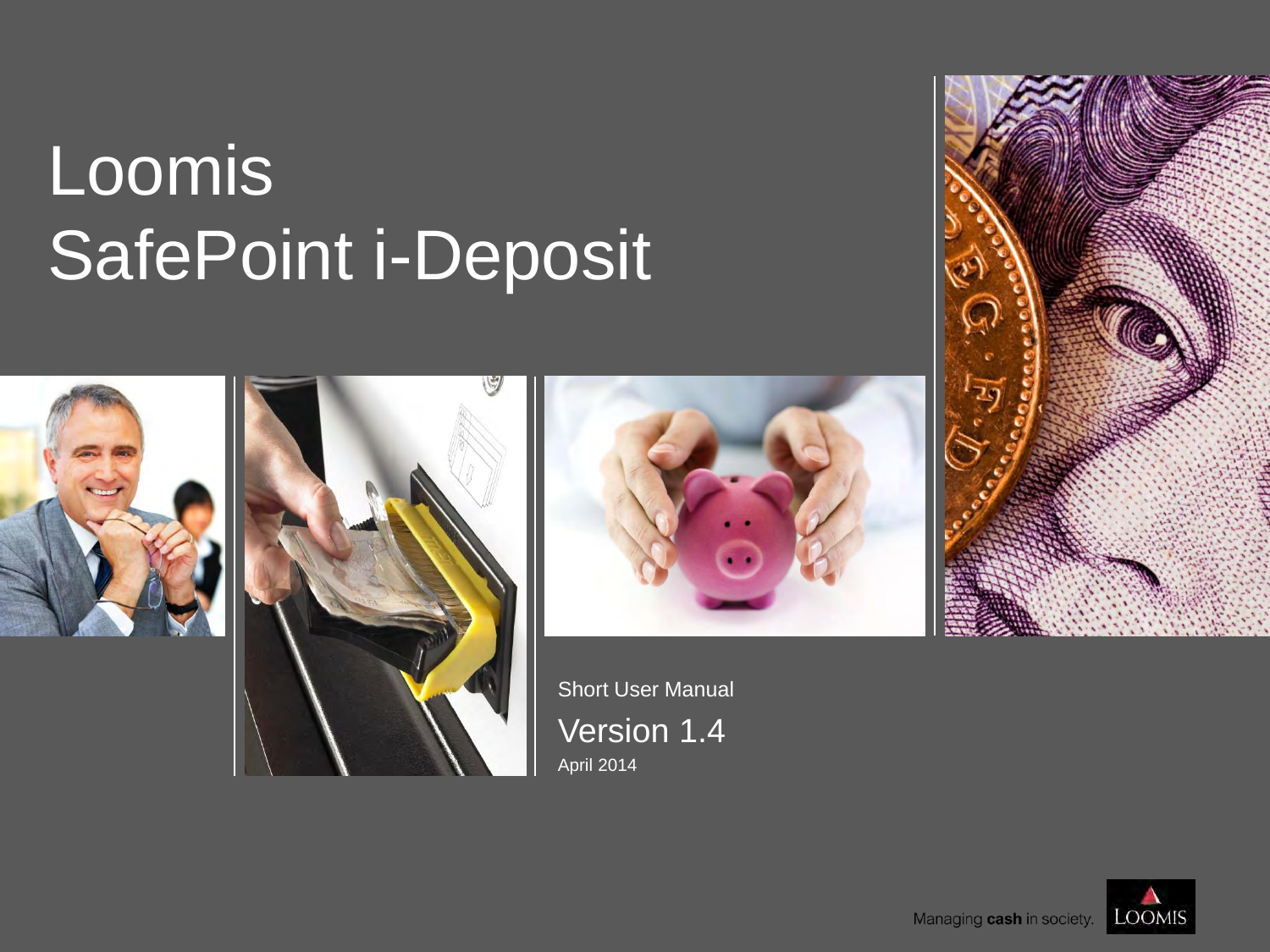### **Copyright Notice**

This manual is Copyright © 2014 Loomis UK, 1 Alder Court, Rennie Hogg Road, Nottingham, NG2 1RX. All Rights Reserved.

Unless otherwise noted, all materials contained in this manual are copyrighted and/or trademarked and may not be used except as provided in these terms and conditions or in the copyright notice or other proprietary notice provided with the relevant materials.

You can only copy or reproduce text content from this manual for use within your business premises for training and educational purposes. Use of the content for any other purpose is permitted only with written permission of Loomis UK Limited. No material may be modified, edited or taken out of context such that its use creates a false or misleading statement or impression as to the positions, statements or actions of Loomis UK.

Loomis UK also retains the copyright to the design of this manual.



Loomis SafePoint i-Deposit Short User Manual

Managing cash in society.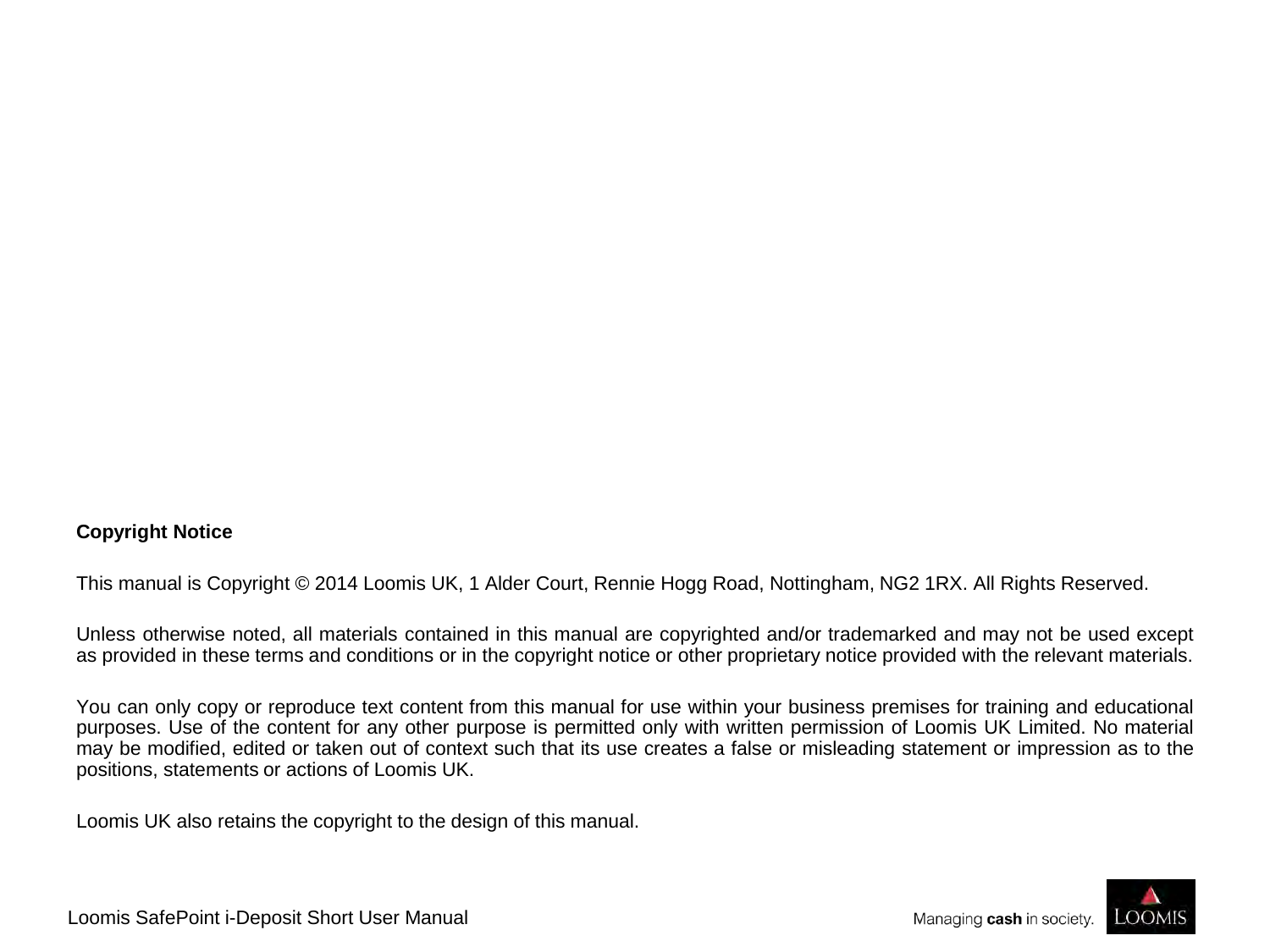# Welcome to **Loomis SafePoint i-Deposit**



Loomis SafePoint i-Deposit Short User Manual

Managing cash in society.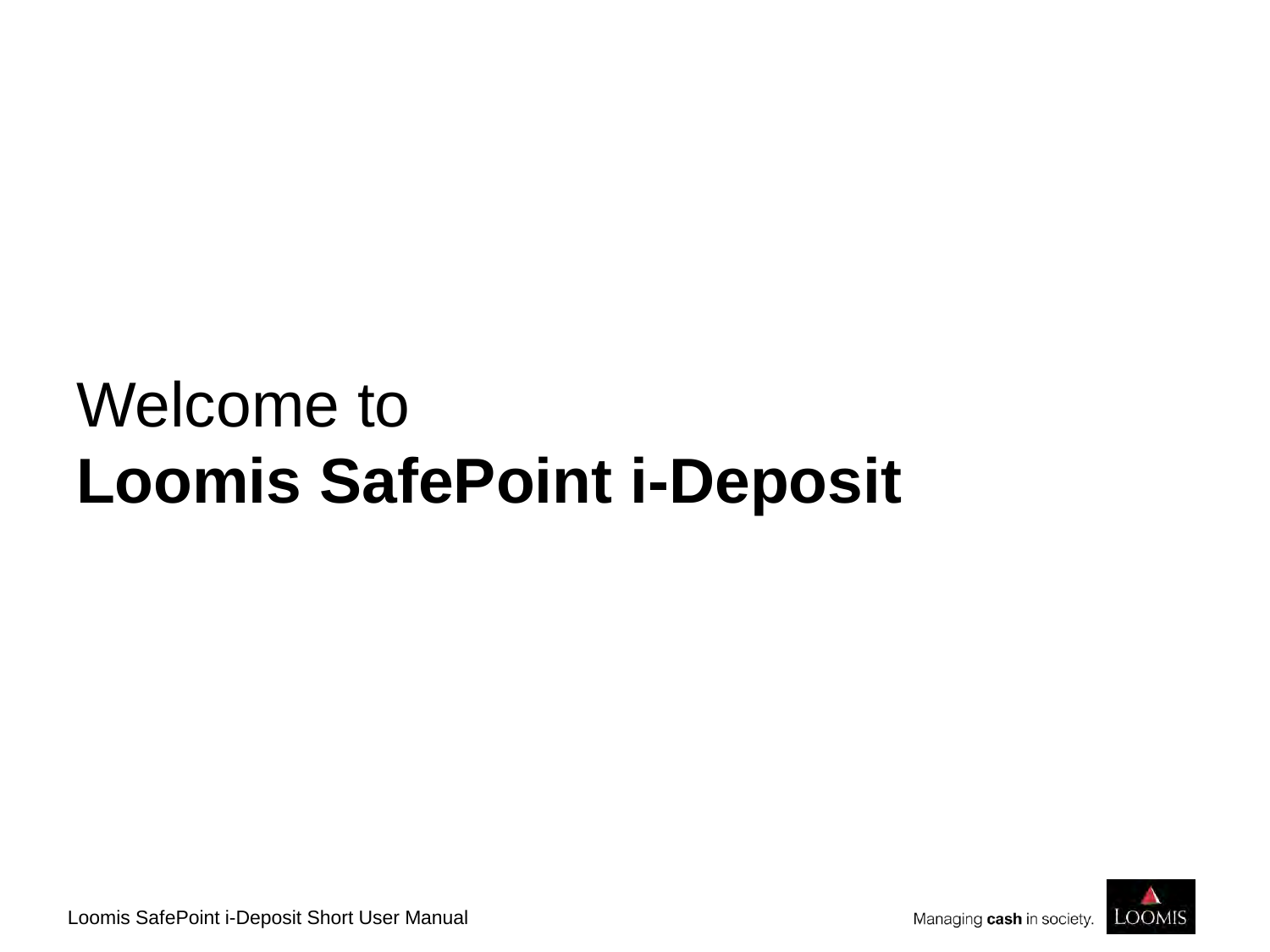### **Contents**

| <b>General</b>              |                |
|-----------------------------|----------------|
| Familiarisation             | 5              |
| <b>Operating guidelines</b> | 6              |
| Day to day                  | $\overline{7}$ |
| <b>User</b>                 |                |
| Depositing notes            | 8              |
| <b>Validating notes</b>     | 9              |
| <b>Admin</b>                |                |
| Reports                     | 10             |
| New users                   | 11             |
| Restart & shutdown          | 12             |
| Changing printer paper      | 13             |
| <b>Troubleshooting</b>      |                |
| Clearing jams               | 14             |
| Error messages              | 15             |
| Power failure               | 16             |

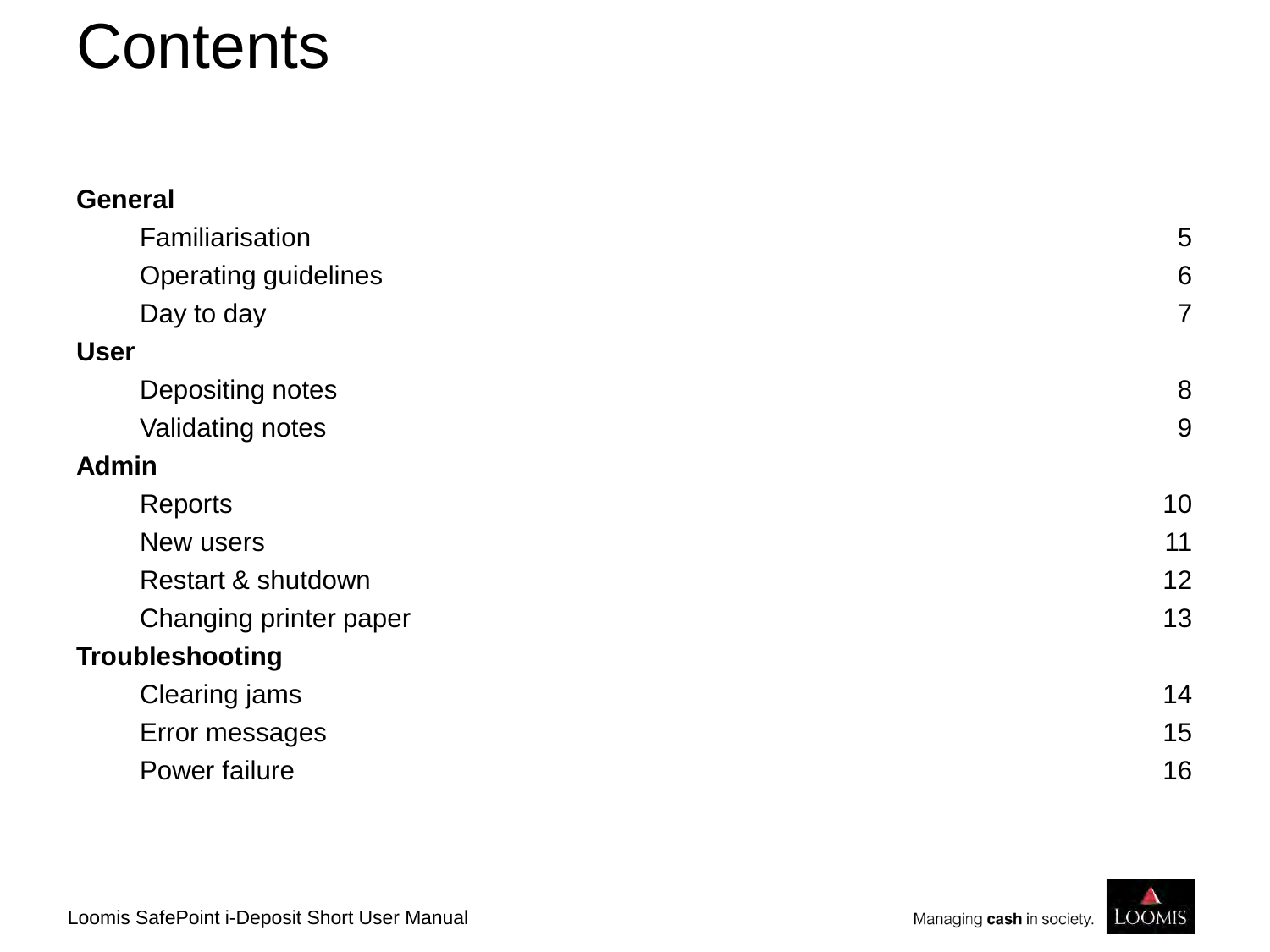## Familiarisation





**OOMIS**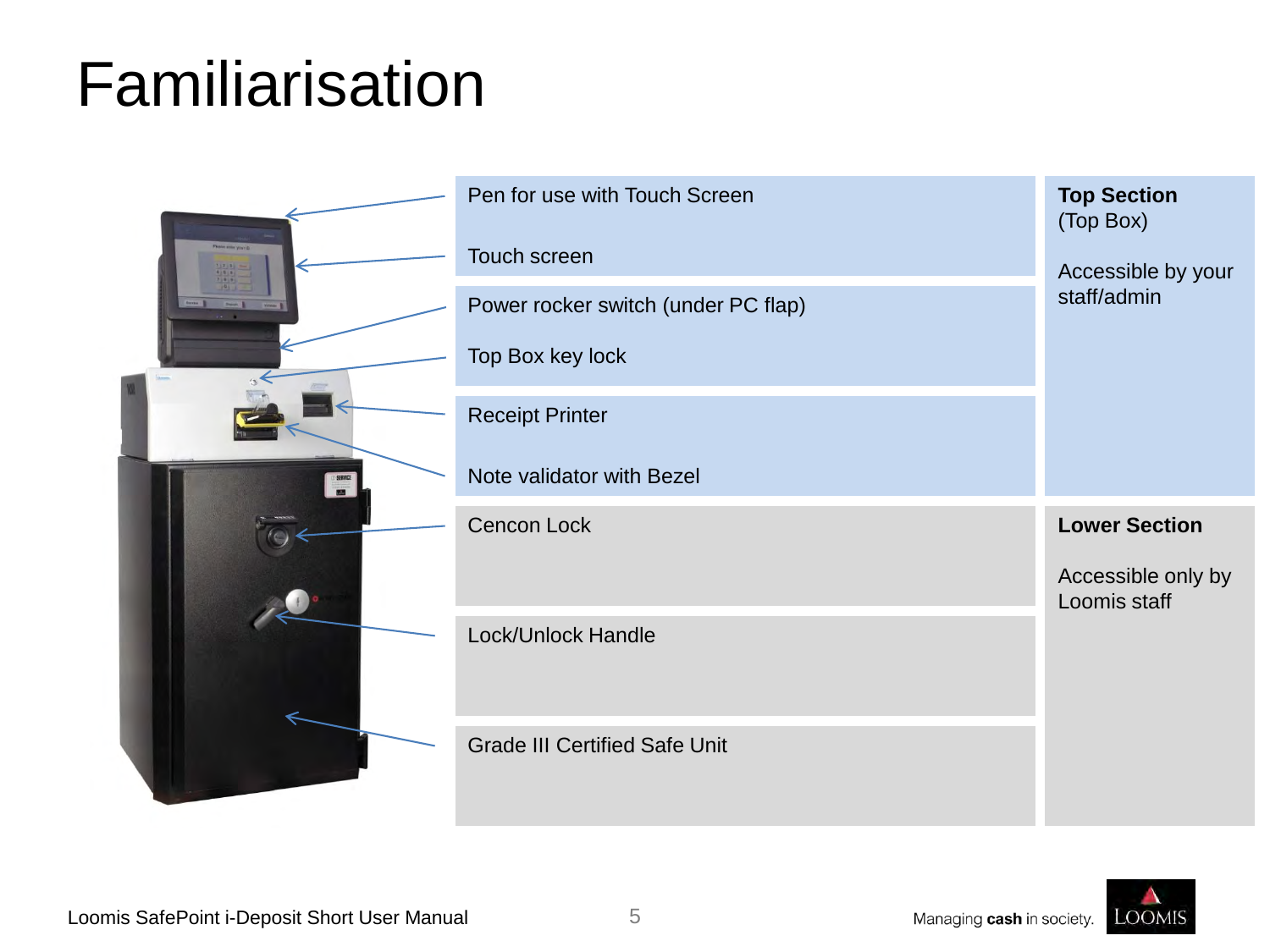# Operating guidelines

 $\checkmark$  Always remove the bezel from the note validator before opening the top box.

 $\checkmark$  Ensure that the correct thermal paper roll (receipt printer) paper is used and inserted with the thermal coating at the top.

 $\checkmark$  Always use your finger or the touch screen pen provided to operate the touch screen. Never use a pen or any sharp object as this will cause damage to the touch screen and the warranty will not be valid.

 $\checkmark$  Always leave the Loomis SafePoint i-Deposit switched on. It is designed to be left on at all times, switching it on and off, may cause the data to become corrupted.

 $\checkmark$  A maximum of 30 to 50 notes dependant on the quality of the notes can be fed through the note acceptor at any one time. For best results and speed of deposit straighten the edge of the bundle of notes to be fed through.

 Ensure that bank notes are not badly crumpled or folded as these will be rejected. Once the fold has been removed they can be presented for deposit again.

 Always complete a note validation or deposit. For security reasons the unit has a time out function, which returns the i-Deposit to the main screen after 180 seconds. If the unit is left in a service screen, it will not be viewable on i-Control.

 $\checkmark$  We recommend that each i-Deposit user is given their own four digit identification code and that this is kept secret. If an i-Deposit user leaves, we suggest that the user is deleted from the system. We recommend the same applies for any administrator and their passwords.

 A cleaning kit is provided with the SafePoint i-Deposit, we recommend that the note acceptor and receipt printer are cleaned at least every 6 months. If aggressive or oil-containing cleaners are used the note acceptor and receipt printer could be damaged. Apply the cleanser to a cloth and never directly to the parts. The full cleaning procedure can be found on the Loomis SafePoint i-Deposit operating manual CD, provided with the i-Deposit.

 Only removed the validator when the i-Deposit indicates via the message on the screen that this is required. Unnecessary removal of the validator can cause data errors.



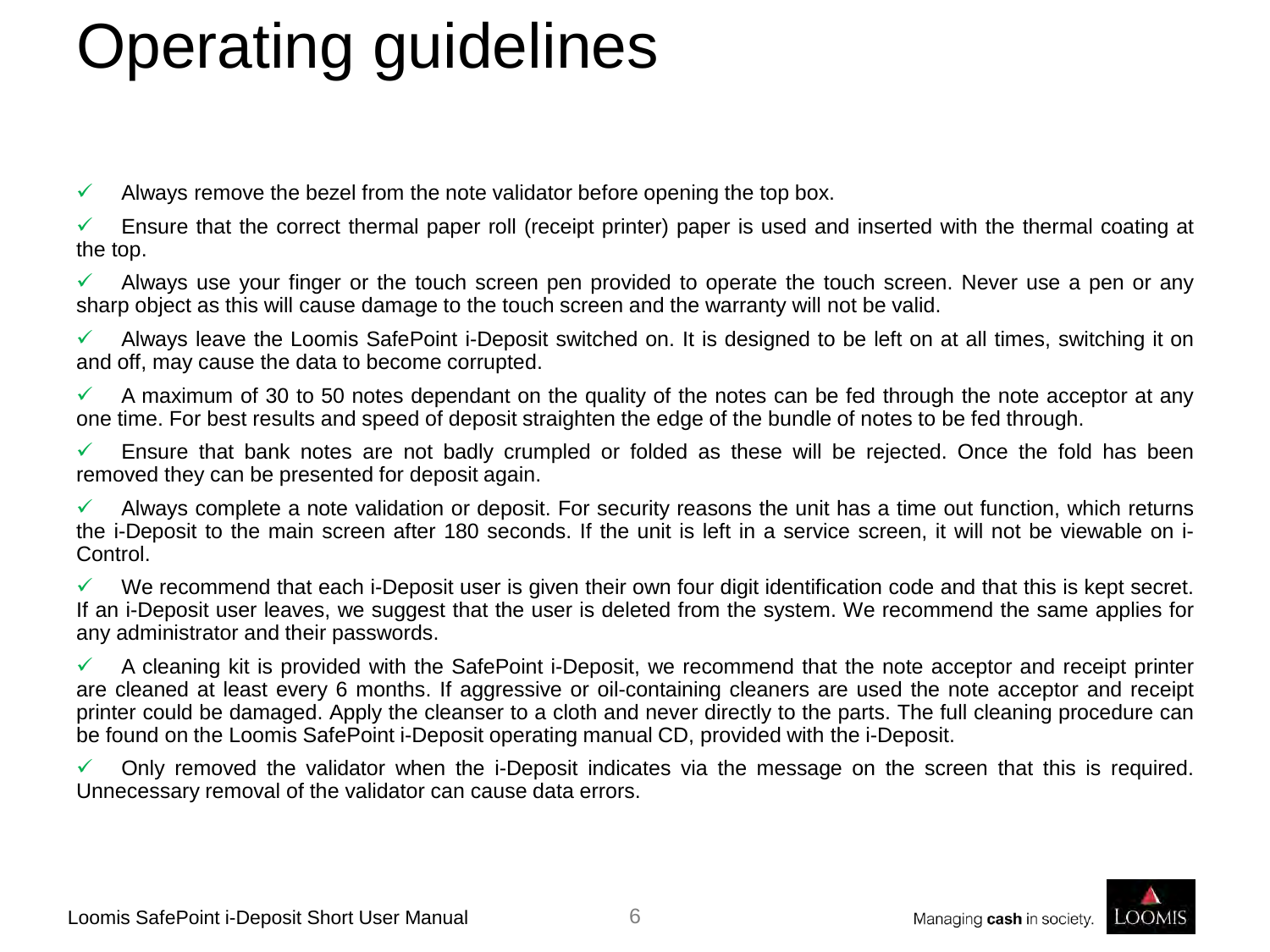# Day to day with your **Loomis SafePoint i-Deposit**

The Loomis SafePoint i-Deposit is designed to be left on at all times, the power should not be turned off at any point. The system has an uninterruptable power supply (UPS) attached and this will switch on automatically in the event of a power cut. This emergency power will continue to be delivered for up to 8 minutes to ensure that a note deposit can be completed.

If a system says it is full and there is a not a collection due, then contact your servicing branch and arrange an ad-hoc service. The unit will not allow any further deposits once it is full.

Should this happen regularly, then you may want to increase the number of scheduled collections that you have. The value limit is set at the time the device(s) was installed and is based on the advised weekly cash takings and the agreed number of collections that forms your contract.

A comprehensive user guide is available on the Loomis SafePoint i-Deposit Operating Manual CD supplied with the system.

Please only use the printer rolls provided. The receipts printed form an important part of the Loomis collection procedure where the receipt is fed in to the system and this cannot happen if it is not the correct printer roll. These rolls are provided free of charge by your servicing branch and you should contact them when you require more.

If you have an issue with a collection or require more printer rolls for your Loomis SafePoint i-Deposit you should call your servicing branch.

7

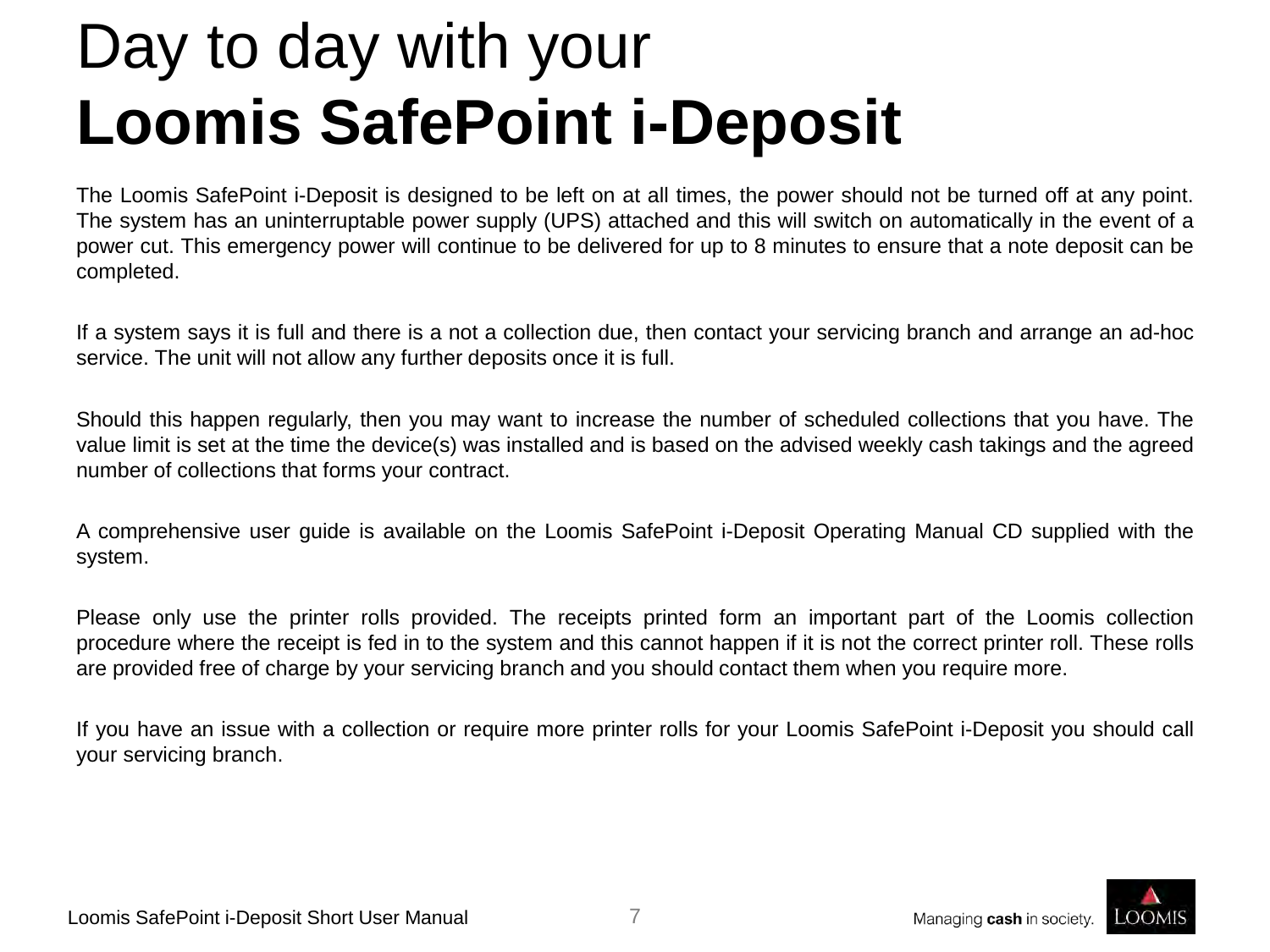## **User** - Depositing notes





**Place the notes in to the bezel, level edge first. The i-Deposit will automatically start to count**



**Enter your comment or reference using the touchscreen, then select 'End pay in'.** 8







**SafePoint i-Deposit Enter your ID and select Deposit Take the bundle of notes and level one Case of the bundle of notes and level one edge of the bundle**



**While depositing the number of notes deposited and the value are displayed on the screen.**

> Please take your receipt.

LOOMIS SAFEPOINT<sub>r-deposit</sub>



**Once all notes have been deposited and the bezel is empty, select Finish.**





**Enter a comment or reference about your deposit by selecting 'Yes'. Selecting 'No' will print your receipt.**

|                |             |   | Please enter your ID |  |
|----------------|-------------|---|----------------------|--|
| $\overline{1}$ | $2 \quad 3$ |   | Erase                |  |
| 4              | 5           | 6 |                      |  |
| $\overline{7}$ | 8           | 9 |                      |  |
|                | $\bf{0}$    |   | OK.                  |  |

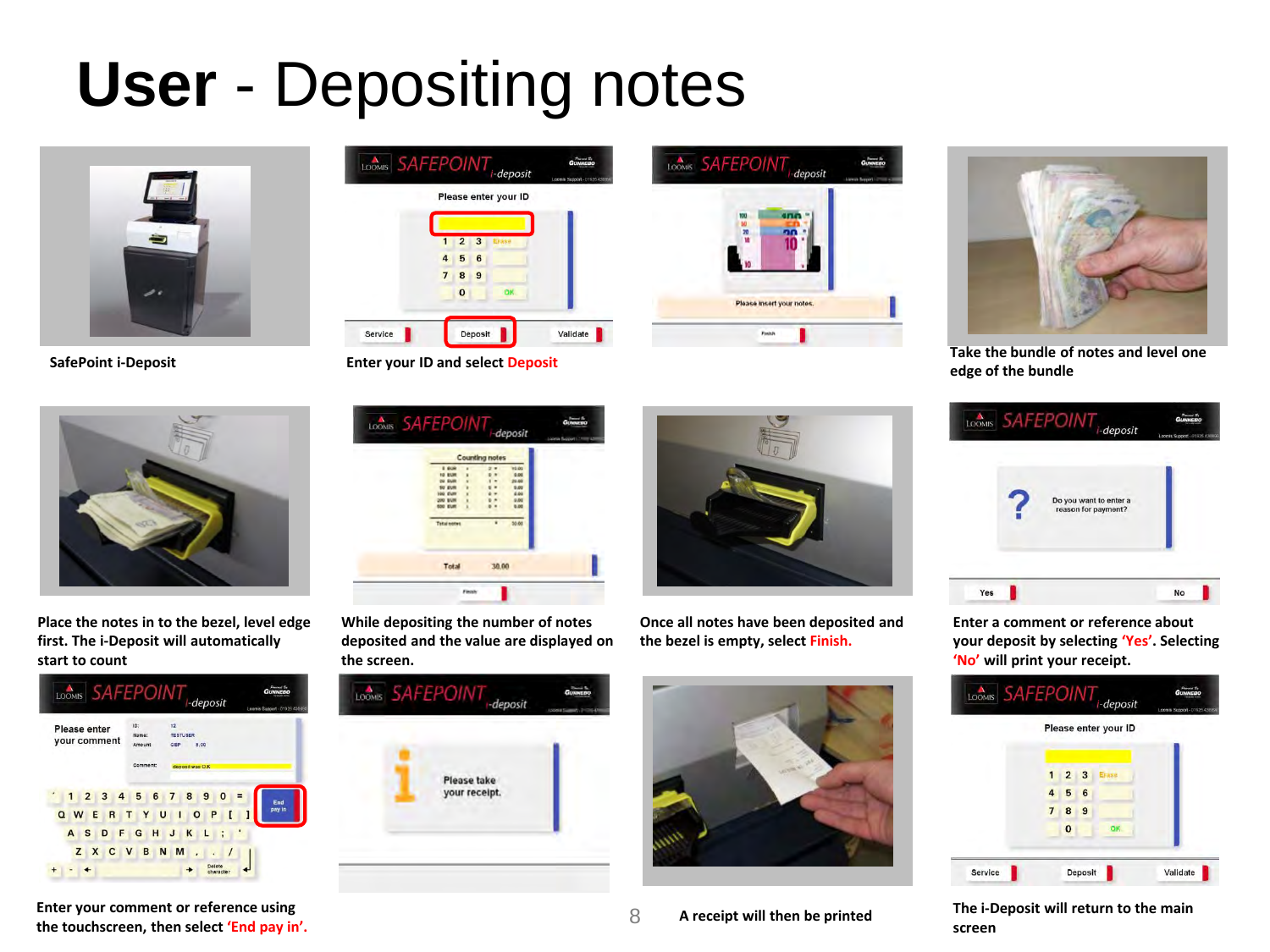## **User** - Validating notes





**Validated notes will be returned. The notes do not get counted and don't enter the safe**



**Select Validate Insert the note or notes (up to 50 at a time) that you wish to validate**

| LOONIS SAFEPOINT <sub>i-deposit</sub> | Liema Support - 01101143 |
|---------------------------------------|--------------------------|
|                                       |                          |
|                                       |                          |
| Note not validated                    |                          |
| Finish                                |                          |



**If the note is valid a green tick will appear**



**Select Finish The system will return to the main screen**



**If the note is not valid a red cross will appear**

The system should be left powered on at all times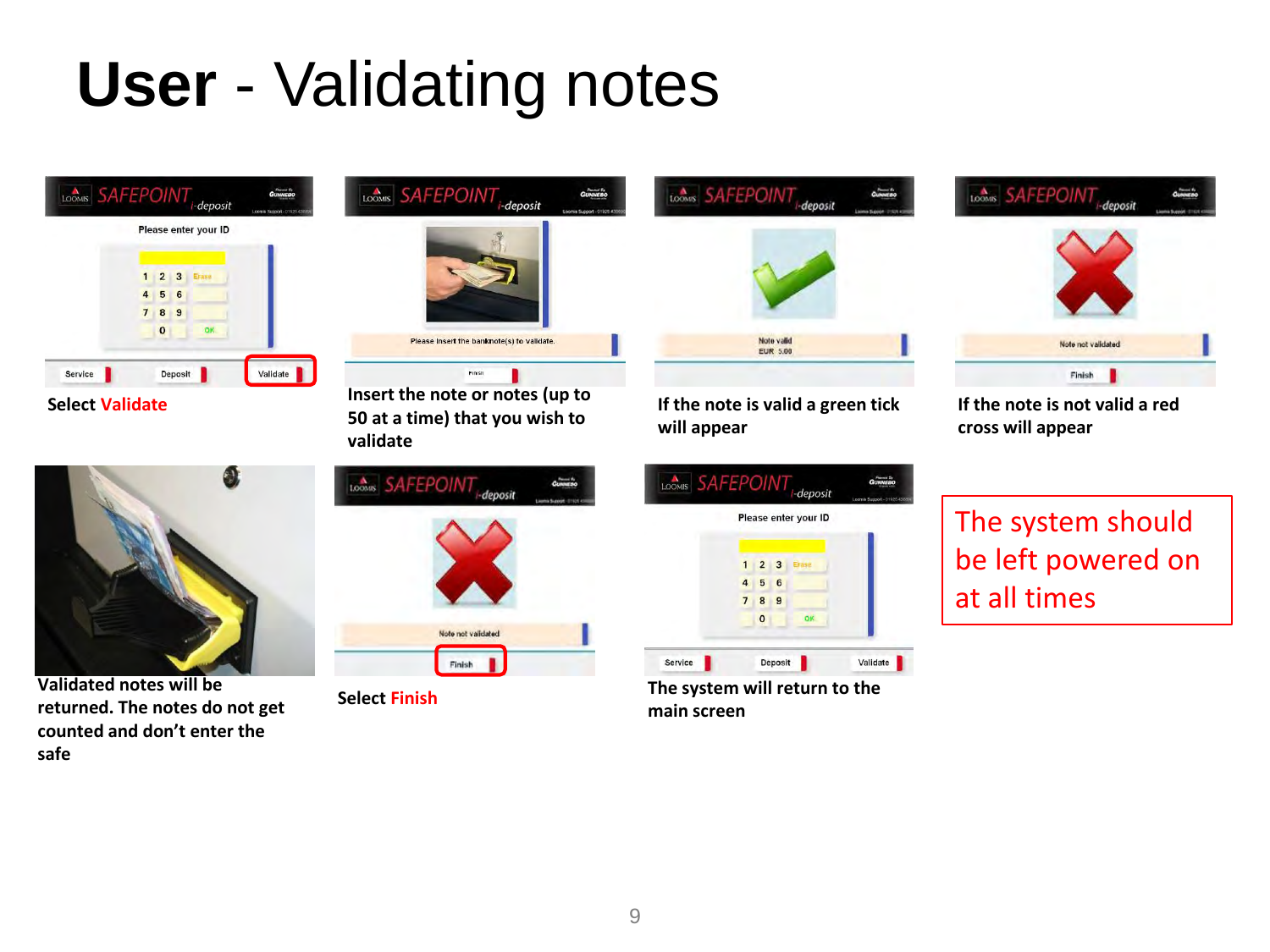### **Admin** - Reports















| Daily  |  |
|--------|--|
| Weekly |  |
| CIT    |  |
| Frim   |  |
|        |  |
|        |  |
|        |  |
|        |  |



### **Select Service Select Login Enter name & password Select Management**



**Select Reports Select report required If a daily or weekly report is required select the date or week and select Print**







### **Report is printed Select Logout Select End Service The i-Deposit will return to the main screen**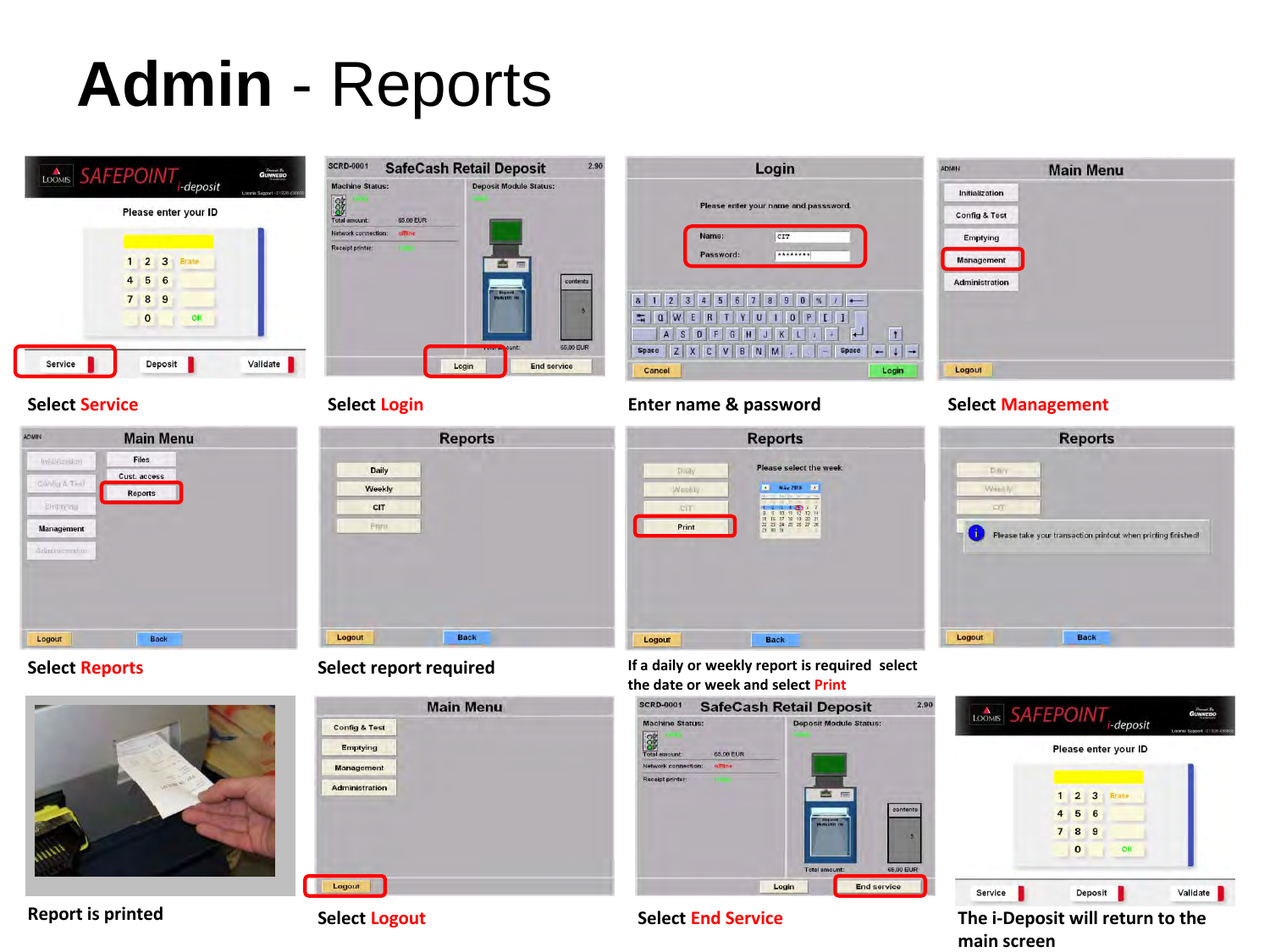### **Admin** - New users









**Select Confirm Select Logout** 







**Select Service Select Login Enter name & password, you will need to be an administrator**

| Type       | PAN |    | Pay in Spe | Name           |               |
|------------|-----|----|------------|----------------|---------------|
| <b>RST</b> | 10  | YH | ĸ          | <b>BOB</b>     |               |
| <b>RST</b> | 11  | YN | N          | <b>MICHAEL</b> |               |
| RST        | 12  | YN | u          | ROBBIE         |               |
| <b>RST</b> | 13  | YN | N          | CATHRIN        |               |
| <b>RST</b> | 14  | YN | N          | ANN            |               |
|            |     |    |            |                | <b>Delete</b> |
|            |     |    |            |                |               |

**Select Cust. Acces Select Cust. Access Select New (to delete a user select user & delete)**



**Select End Service. The i-Deposit will return to the main screen**



### **Select Management**

| <b>ENGINEER</b>                                      | <b>Customer Access</b>                                              |                            |
|------------------------------------------------------|---------------------------------------------------------------------|----------------------------|
| <b>Access Type</b><br>User ID                        |                                                                     |                            |
| Deposit<br>E tandard deposit                         | $\overline{2}$<br>Name                                              |                            |
| 3<br>$\overline{8}$<br>E<br>W<br>a<br>₩              | 5<br>6<br>$\mathbf{g}$<br>8<br>$\overline{R}$<br>Ÿ<br>U<br>$\bf{0}$ | $\bf{0}$<br>Р              |
| S<br>D<br>$\mathbf{A}$<br><b>Space</b><br>$Z \mid X$ | G<br>н<br>K<br>F<br>B<br>$\overline{V}$<br>N<br>M                   | <b>Space</b>               |
| <b>Louise</b>                                        | C<br>Save                                                           | Cancel<br><b>Statement</b> |
| Logout                                               | <b>Back</b>                                                         | Confirm                    |

**Enter a PIN code into the ID field. Enter a Name for the new user. Tick Standard deposit. Select Save**

**You will need to restart the system to save any new users or other changes you have made. See restarting the system section.**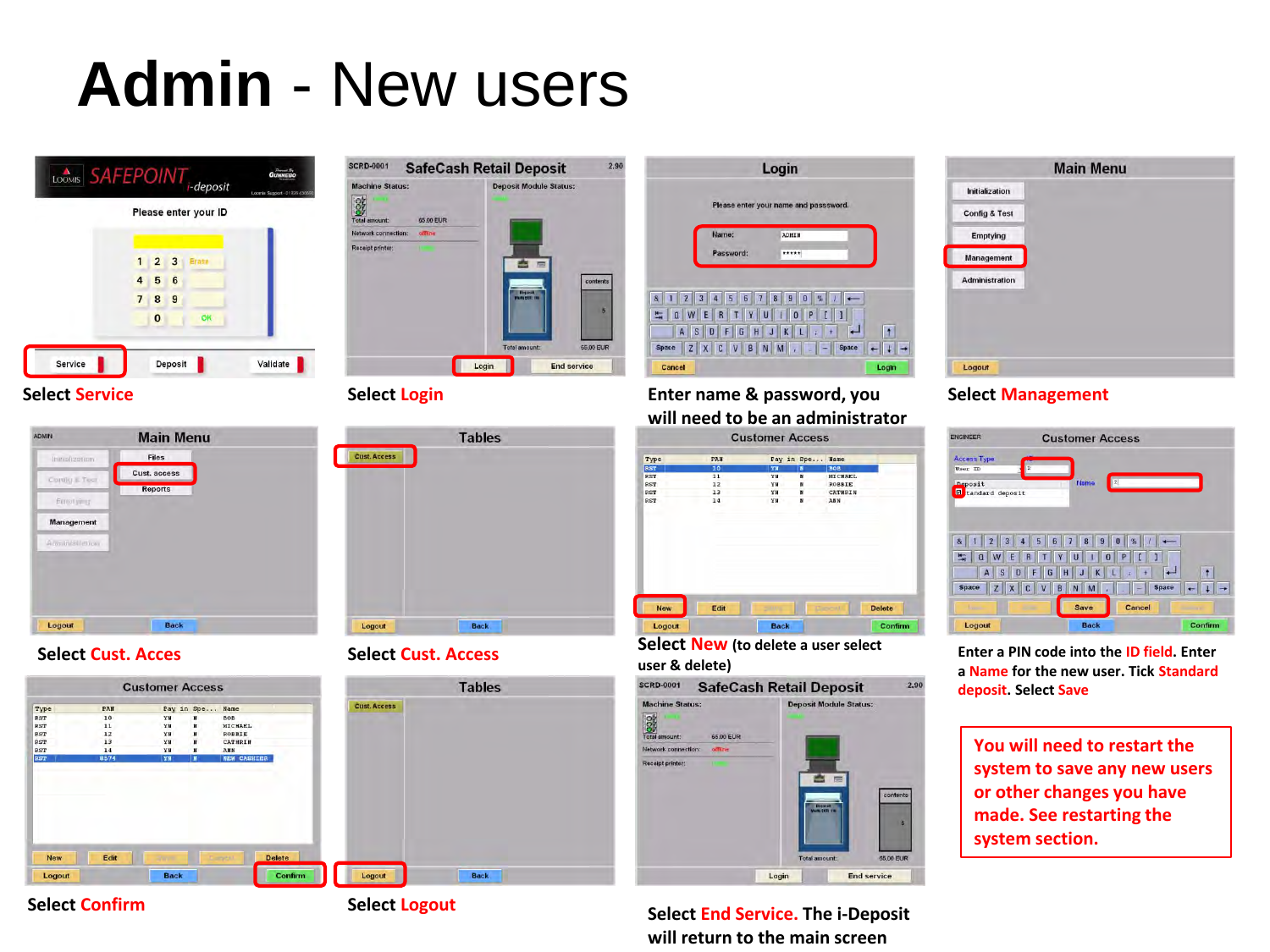# **Admin** - Restarting & Shutdown





### **Select Service Select Login**



It is possible to perform a controlled shutdown...



**Select System Select System Restart. Confirm by selecting Yes**



**Confirm by selecting Yes**



**Enter name & password, you will need to be set up as an administrator.**



**Select Config & Test**

The system will now restart and return to the main screen.

To restart the system press the red rocker switch under the flap on the front of the Touch Screen PC.

12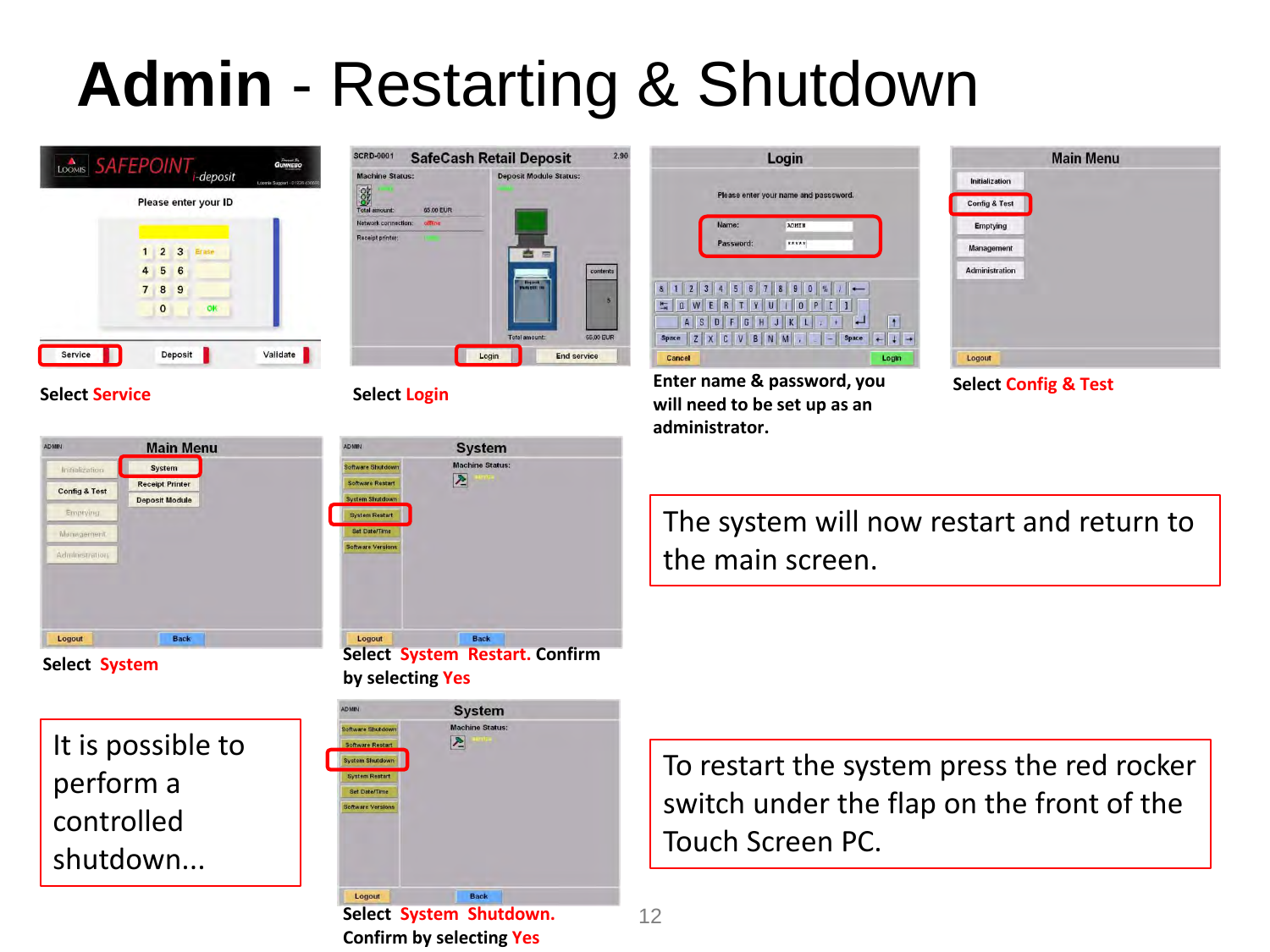# **Admin** - Changing printer paper



**An on screen message will alert you when the printer paper needs replacing. You can request new printer rolls from your servicing Loomis branch**





**Remove the note bezel Unlock and open the top box**



**Open the printer by pushing the release mechanism on the left of the printer**





**Remove the empty paper roll Insert the new paper roll, leading edge to the top**



**Pull out some of the paper roll**



**Close the printer, it will automatically detect the paper and cut**





**Close the top box Replace the note bezel**

13

**You can now continue with your transaction, select Reprint to get your receipt.**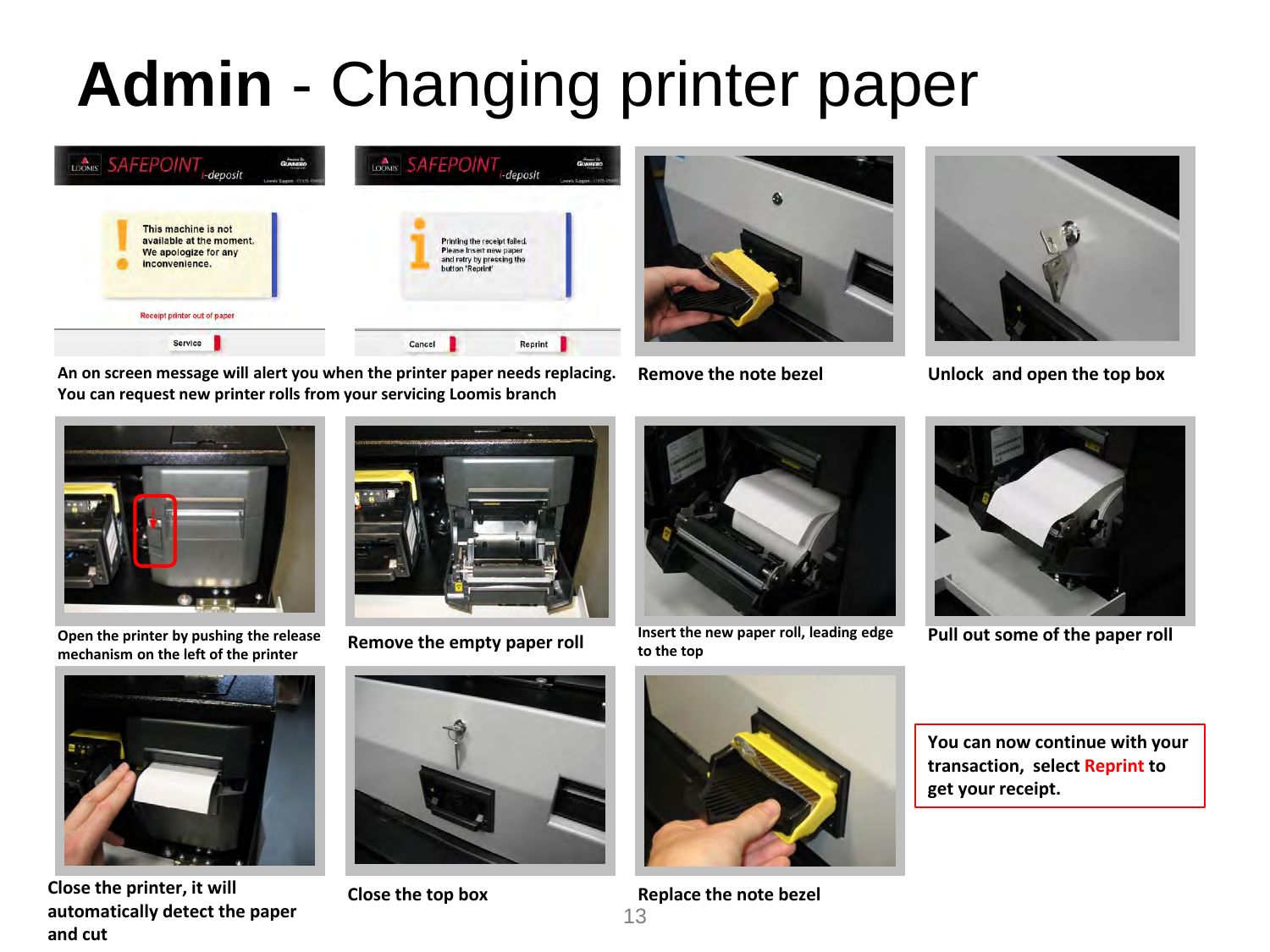# **Troubleshooting** - Clearing jams





**Remove the note bezel Unlock and open the top box**



**You now have access to the validator**



**To remove the cartridge, depress the yellow lever, at the same time pull out using the tab at the top** 









**Close the top box Replace the note bezel**



**Remove cartridge fully <b>Remove any stuck notes NOTE:** Do not try to clean or remove the **blue belt that is now visible this will damage the validator.**

Only perform this function if instructed to do so by the error message shown on the PC screen.



**Replace the cartridge**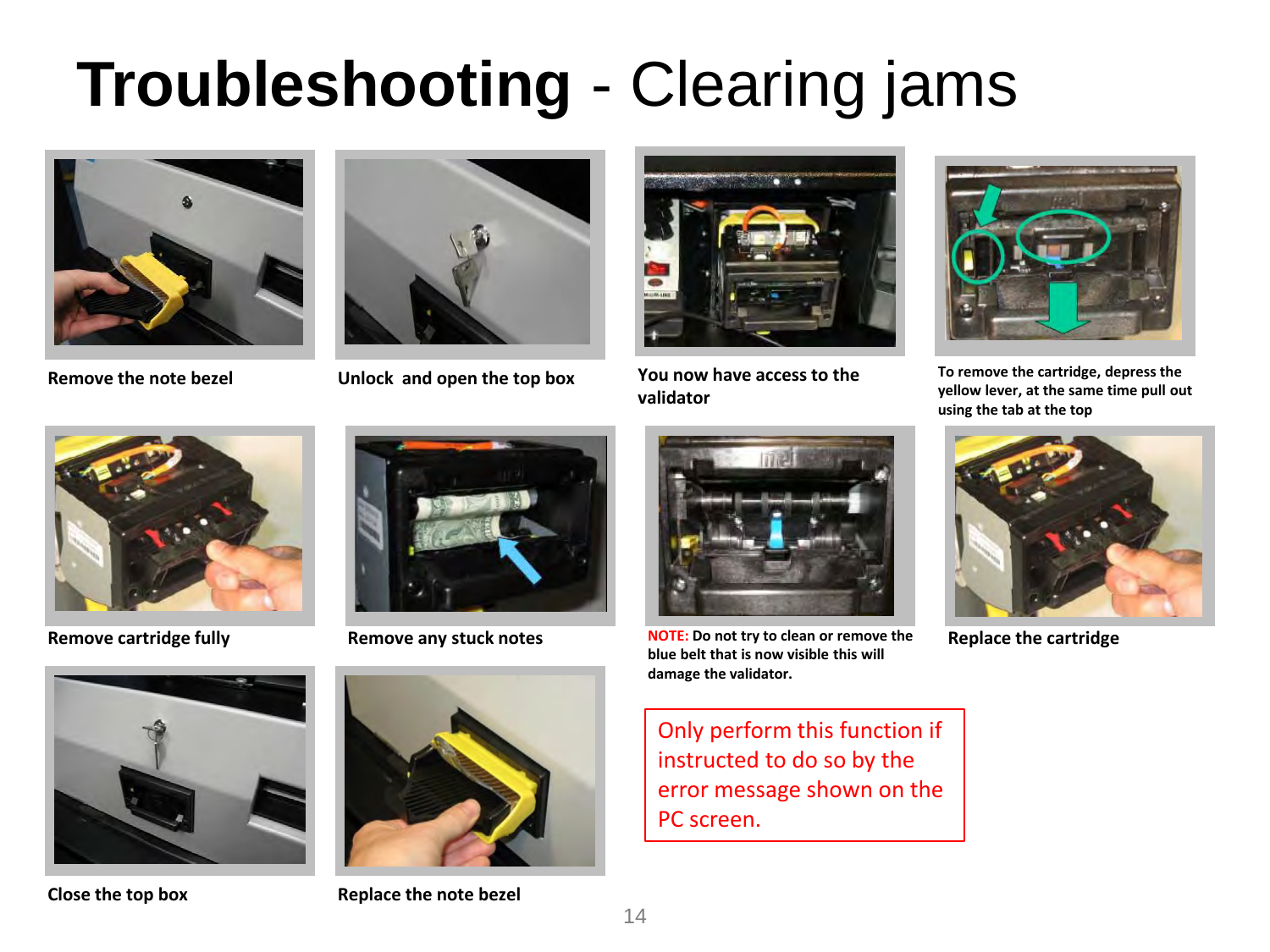# **Troubleshooting** - Error messages



**The i-Deposit is full. Check this by pressing the 'Service' button on the main screen. Call your branch to arrange a pick up as necessary.**





**Restart the system (Pg. 12), if the error message continues, please call the helpline.**



LOOMIS SAFEPOINT<sub>i-deposit</sub>

This machine is not

We apologize for any

No sealbag available

Service

nodule disconnected. Please reconnect the note module and

continue your deposit.

Finish

*<u>inconvenience</u>* 

available at the moment.

**If any of the above error messages appear, check there is power to the validator and it is connected correctly. Restart the system (see restarting the system section). If the error message continues, call the helpline.**

Finish

| LOOMIS SAFEPOINT             | LOOMIS SAFEPOINT             | LOOMIS SAFEPOINT <sub>i-deposit</sub> |
|------------------------------|------------------------------|---------------------------------------|
| <b>GUNNEBO</b>               | GUNNERO                      | GUNNERO                               |
| Loanis Support -01820-2366   | Logrie Support: (1110) 42    | Loom's Support - 01920-43             |
| This machine is not          | Printing the receipt failed. | This machine is not                   |
| available at the moment.     | Please insert new paper      | available at the moment.              |
| We apologize for any         | and retry by pressing the    | We apologize for any                  |
| inconvenience.               | button 'Reprint'             | inconvenience.                        |
| Receipt printer out of order |                              | Receipt printer out of paper          |
| Service                      | Reprint<br>Cancel            | Service                               |

**Check the power to the printer and there is paper. Restart the system. If the message continues, call the helpline.**

**Replace the printer paper as per instructions** 15 **Replace the printer paper as per instructions**

|--|--|

**error message continues, call the helpline. Alternatively if the safe door is open, (with no signs of forced entry) call your local Loomis branch to arrange for the door to be closed.**

> In some instances, a 'Machine not available' message may be displayed immediately after a CIT collection. Please wait for up to 15 minutes as a remote software update may be taking place. The system will then revert to the home screen.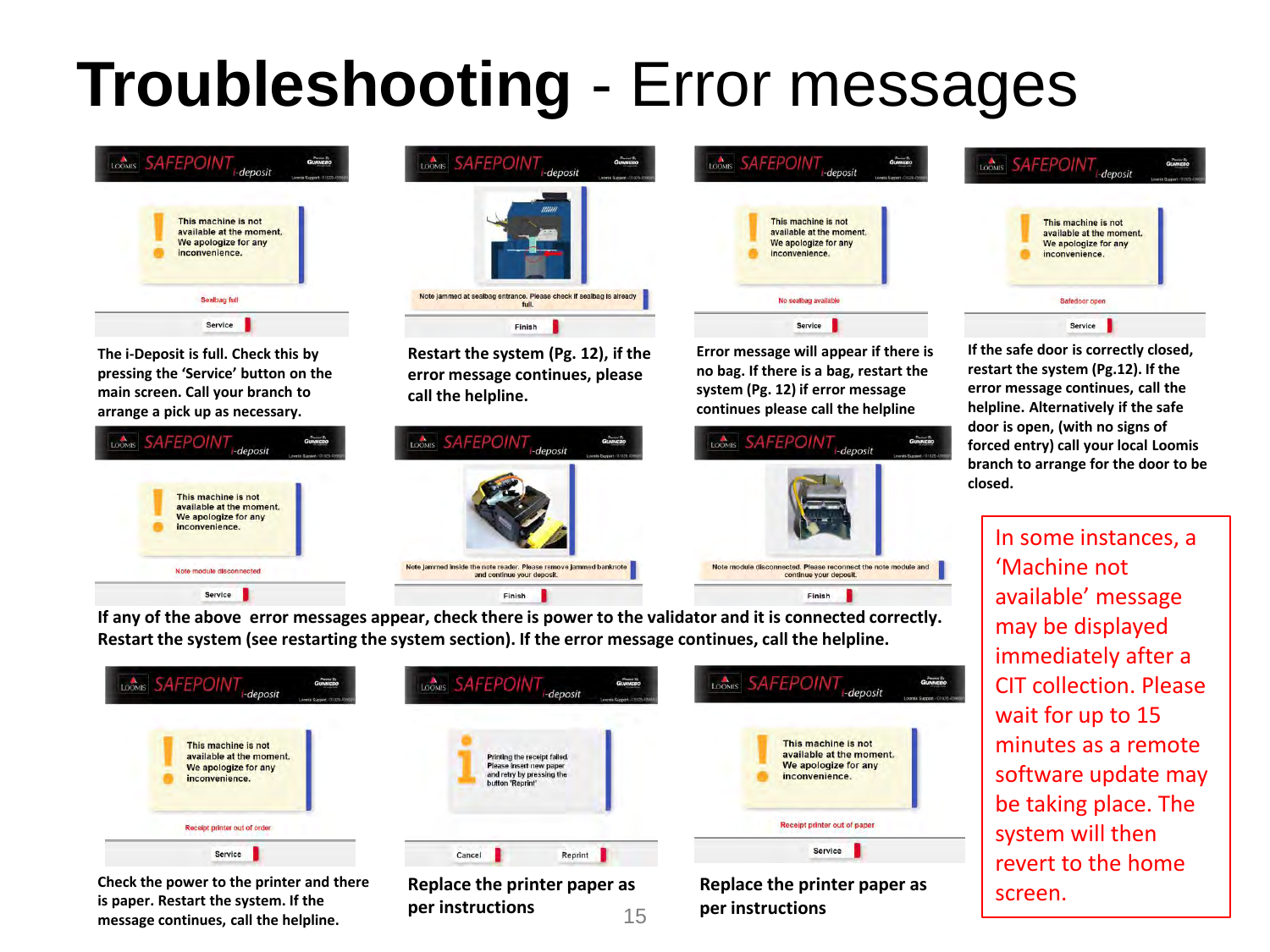# **Troubleshooting** - Power failure

**1**

The Loomis SafePoint i-Deposit is fitted with a UPS battery backup

### **4**

When power is available again, **Restart** the system by pressing the red rocker switch on the front of the touch screen PC.

### **2**

In the event of a power cut, the battery backup will power the system for enough time for a transaction to be completed

### **3**

Once the transaction is completed, perform a system **Shutdown** as described on page 12

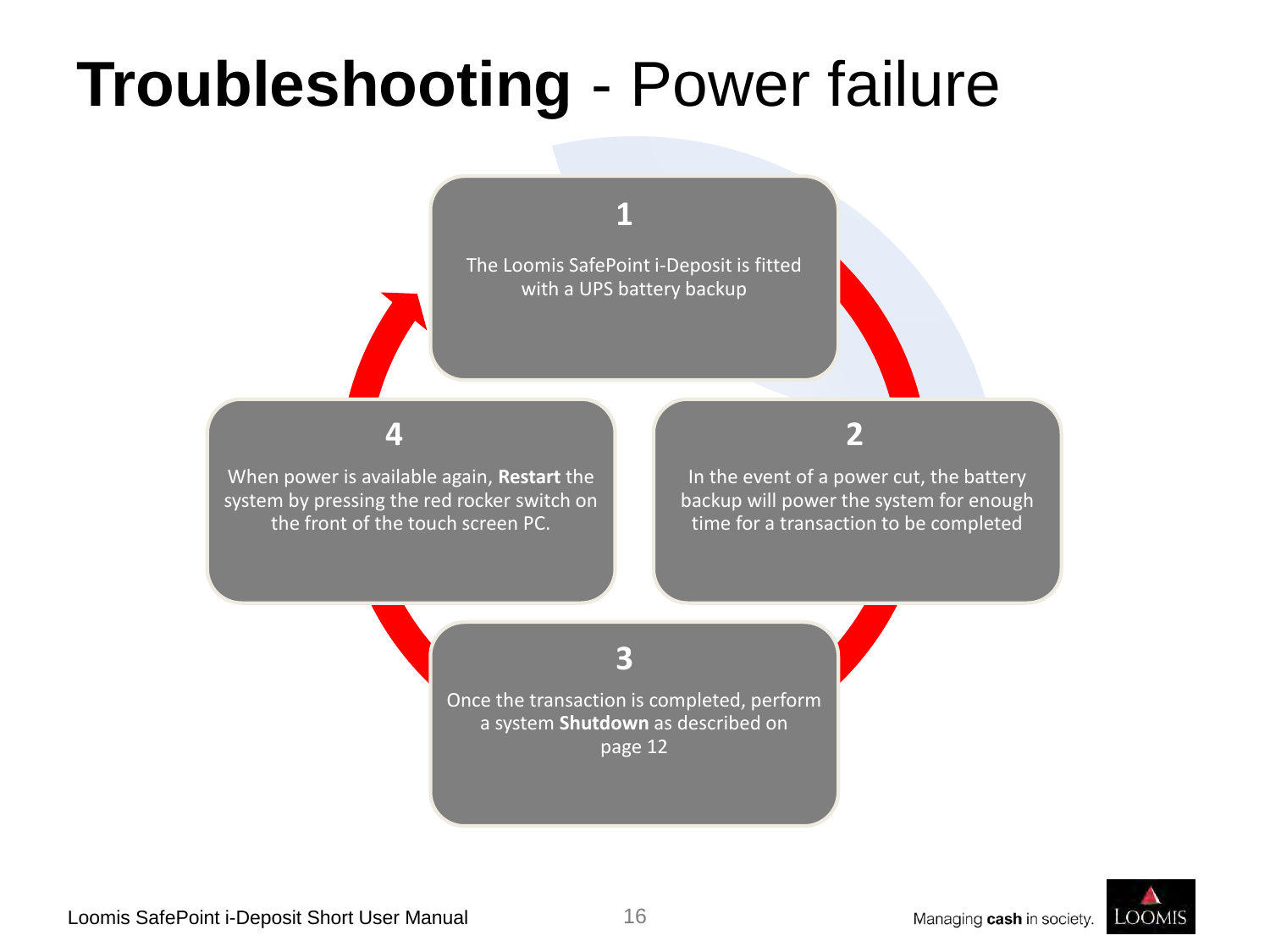### **Manuals & Support**

Visit [www.loomis.co.uk/safepoint](http://www.loomis.co.uk/safepoint) to download the latest manuals To order stationary or consumables, please contact your normal servicing branch

### **Contacts**

| Loomis SafePoint team           | 01582 887 944 |
|---------------------------------|---------------|
| Engineering support team        | 0845 0180 530 |
| General sales / upgrade enquiry | 01582 887 944 |



Loomis SafePoint i-Deposit Short User Manual